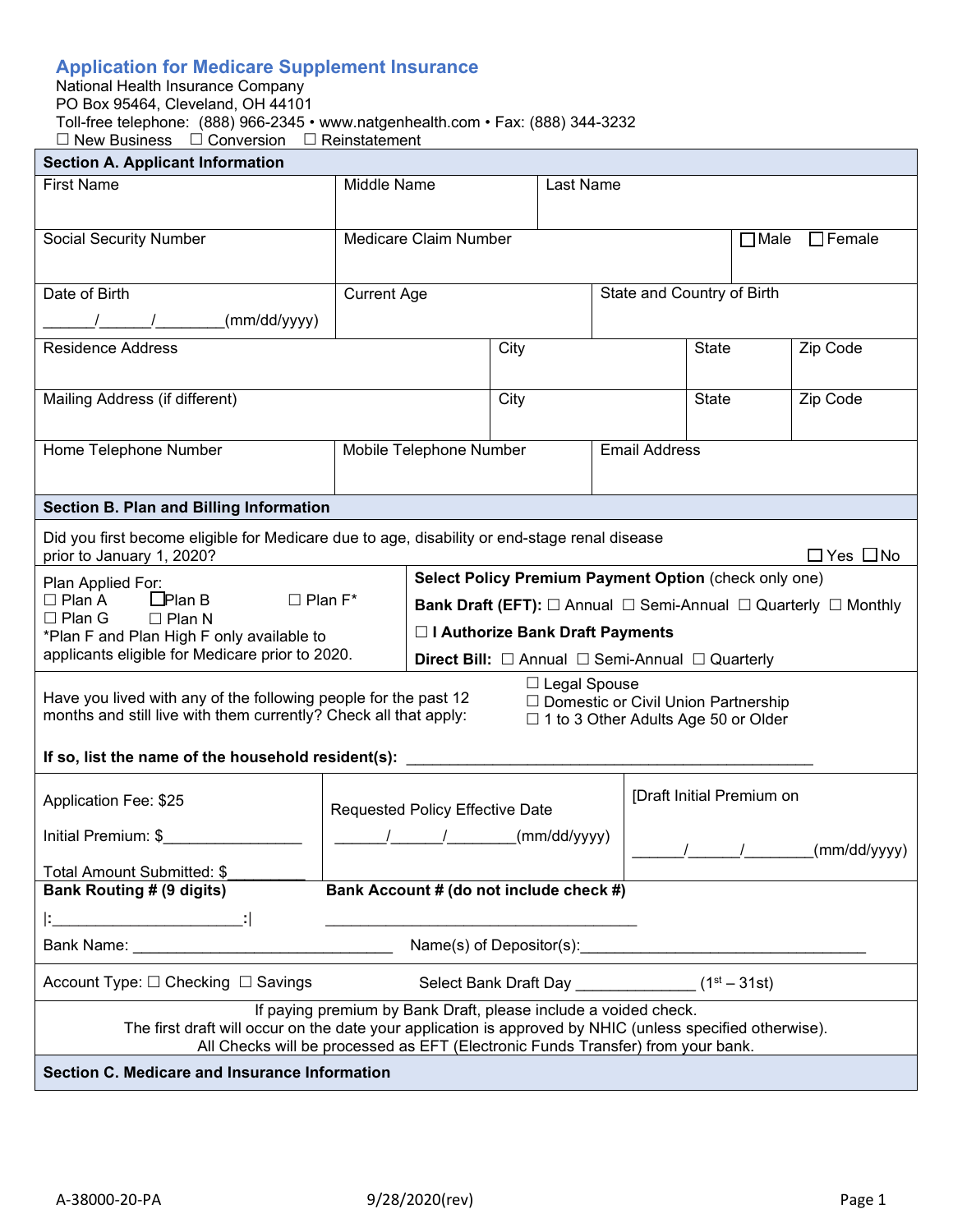| If you lost or are losing other health insurance coverage and received a notice from your prior insurer saying you were eligible<br>for guaranteed issue of a Medicare Supplement insurance policy or that you had certain rights to buy such a policy, you may<br>be guaranteed acceptance in one or more of our Medicare Supplement plans. Please include a copy of the notice from<br>your prior insurer with your application. |                                              |
|------------------------------------------------------------------------------------------------------------------------------------------------------------------------------------------------------------------------------------------------------------------------------------------------------------------------------------------------------------------------------------------------------------------------------------|----------------------------------------------|
| Answer all questions to the best of your knowledge. Mark "YES" or "NO" with an "X" to the questions below.                                                                                                                                                                                                                                                                                                                         |                                              |
| 1. Did you enroll in Medicare Part B within the past six months?<br>2. Did you turn age 65 within the past six months?                                                                                                                                                                                                                                                                                                             | $\Box$ Yes $\Box$ No<br>$\Box$ Yes $\Box$ No |
| <b>Medicare Part A Effective Date</b><br><b>Medicare Part B Effective Date</b><br>/   /    (mm/dd/yyyy)       /    /<br>_(mm/dd/yyyy)                                                                                                                                                                                                                                                                                              |                                              |
| 3. Are you applying during a guaranteed issue period? (NOTE: If "Yes," please attach proof of eligibility.)                                                                                                                                                                                                                                                                                                                        | $\Box$ Yes $\Box$ No                         |
| 4. Do you have another Medicare Supplement or Medicare Select insurance policy in force?<br>If yes:                                                                                                                                                                                                                                                                                                                                | $\Box$ Yes $\Box$ No                         |
|                                                                                                                                                                                                                                                                                                                                                                                                                                    | (mm/dd/yyyy)                                 |
| (b) Do you intend to replace your current Medicare Supplement policy with this policy?<br>(If yes, complete the Replacement Notice)                                                                                                                                                                                                                                                                                                | $\Box$ Yes $\Box$ No                         |
| (c) Indicate termination date $\frac{1}{\sqrt{2\pi}}$ / $\frac{1}{\sqrt{2\pi}}$ (mm/dd/yyyy)                                                                                                                                                                                                                                                                                                                                       |                                              |
| 5. If you had coverage from any Medicare plan other than original Medicare within the past 63 days<br>(for example, a Medicare Advantage plan, or a Medicare HMO or PPO), fill in your start and end dates:<br>If you are still covered under this plan, leave "END" blank.                                                                                                                                                        |                                              |
|                                                                                                                                                                                                                                                                                                                                                                                                                                    |                                              |
| (a) If you are still covered under the Medicare plan, do you intend to replace your current coverage<br>with this new Medicare Supplement policy? (If yes, complete the Replacement Notice.)                                                                                                                                                                                                                                       | $\Box$ Yes $\Box$ No                         |
|                                                                                                                                                                                                                                                                                                                                                                                                                                    |                                              |
| (c) Planned date of termination $\frac{1}{\sqrt{2}}$ / $\frac{1}{\sqrt{2}}$ (mm/dd/yyyy)                                                                                                                                                                                                                                                                                                                                           |                                              |
| (d) Was this your first time in this type of Medicare plan?                                                                                                                                                                                                                                                                                                                                                                        | $\Box$ Yes $\Box$ No                         |
| (e) Did you drop a Medicare Supplement or Medicare Select policy to enroll in this plan?                                                                                                                                                                                                                                                                                                                                           | $\Box$ Yes $\Box$ No                         |
| 6. Have you had coverage under any other health insurance within the past 63 days?<br>(for example, an employer, union, or individual health plan)<br>If yes:                                                                                                                                                                                                                                                                      | $\Box$ Yes $\Box$ No                         |
|                                                                                                                                                                                                                                                                                                                                                                                                                                    |                                              |
| (b) Start date $\frac{1}{\sqrt{2\pi}}$ / $\frac{1}{\sqrt{2\pi}}$ (mm/dd/yyyy) End date $\frac{1}{\sqrt{2\pi}}$ / $\frac{1}{\sqrt{2\pi}}$ (mm/dd/yyyy)                                                                                                                                                                                                                                                                              |                                              |
|                                                                                                                                                                                                                                                                                                                                                                                                                                    |                                              |
| 7. Are you covered for medical assistance through the state Medicaid program?<br>(Note to applicant: If you are participating in a "Spend-Down Program" and have not yet met your<br>"Share of Cost," please answer "No" to this question.)                                                                                                                                                                                        | $\Box$ Yes $\Box$ No                         |
| (a) If yes, will Medicaid pay your premiums for this Medicare Supplement policy?                                                                                                                                                                                                                                                                                                                                                   | $\Box$ Yes $\Box$ No                         |
| (b) If yes, do you receive any benefits from Medicaid other than payment toward your Medicare<br>Part B premium?                                                                                                                                                                                                                                                                                                                   | $\Box$ Yes $\Box$ No                         |
| 8. Have you received a copy of the Guide to Health Insurance for People with Medicare,<br>the Outline of Coverage, and the Notice of Information Practices?                                                                                                                                                                                                                                                                        | $\Box$ Yes $\Box$ No                         |

| Section D. Health Information |  |  |  |  |
|-------------------------------|--|--|--|--|
|-------------------------------|--|--|--|--|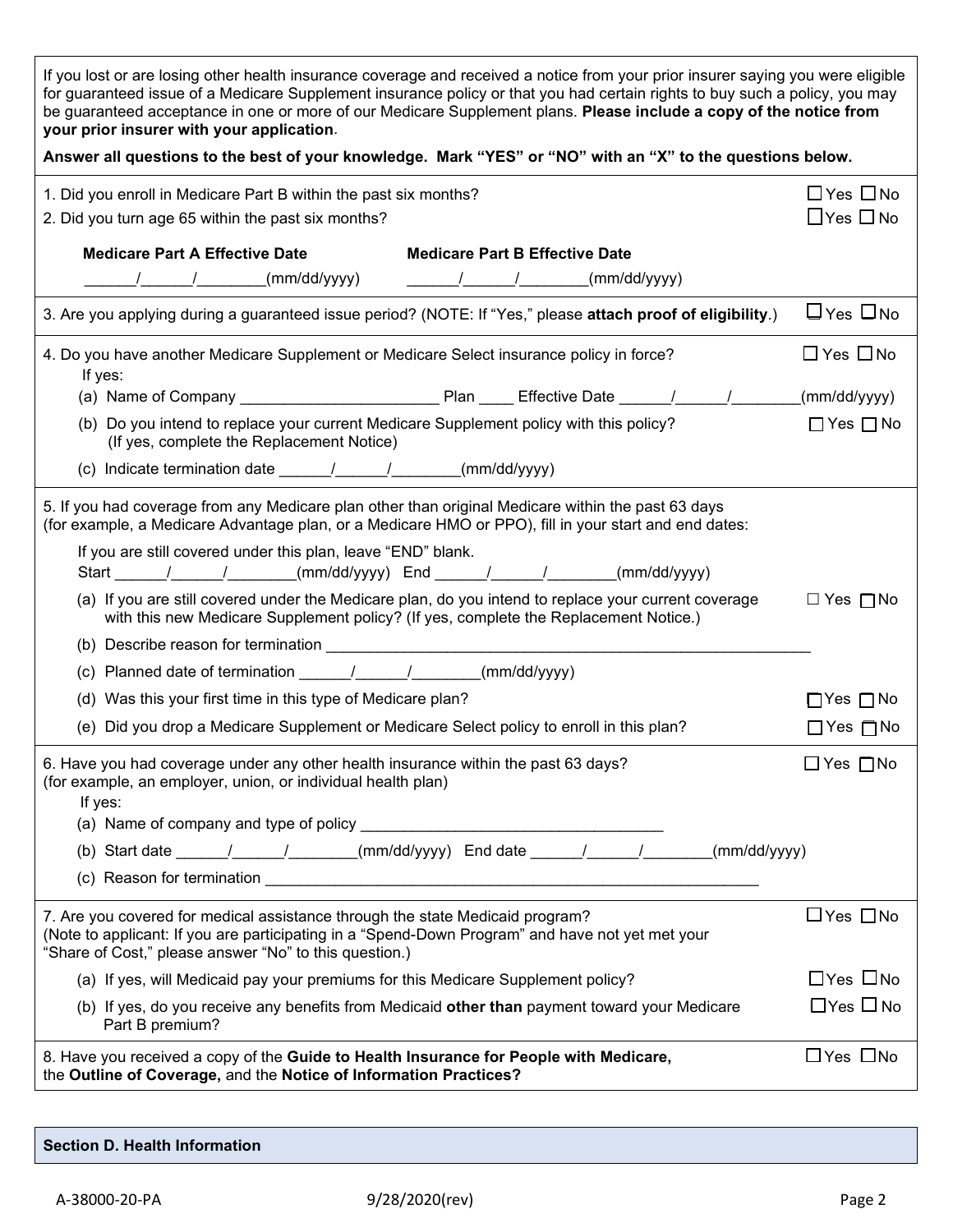| For applicants applying as an Open Enrollee or under Guarantee Issue rights, skip sections D, E and F.                                                                                                                                                                                                                                               |                                                                                                                                                            |                       |  |  |  |  |
|------------------------------------------------------------------------------------------------------------------------------------------------------------------------------------------------------------------------------------------------------------------------------------------------------------------------------------------------------|------------------------------------------------------------------------------------------------------------------------------------------------------------|-----------------------|--|--|--|--|
| The information I provided on this enrollment form is complete, true and accurate to the best of my knowledge and belief.<br>I realize that any incomplete, false, or inaccurate statement or material misrepresentation in the enrollment form may<br>result in cancellation of my coverage, a change in my premium, or a recission of my coverage. |                                                                                                                                                            |                       |  |  |  |  |
|                                                                                                                                                                                                                                                                                                                                                      |                                                                                                                                                            |                       |  |  |  |  |
| For underwriting purposes provide the name and address of your primary care physician                                                                                                                                                                                                                                                                |                                                                                                                                                            |                       |  |  |  |  |
|                                                                                                                                                                                                                                                                                                                                                      |                                                                                                                                                            |                       |  |  |  |  |
|                                                                                                                                                                                                                                                                                                                                                      |                                                                                                                                                            |                       |  |  |  |  |
| box.                                                                                                                                                                                                                                                                                                                                                 | Please read through each question carefully and indicate any of the conditions that apply with a check mark in the                                         |                       |  |  |  |  |
| Applicant's Height ______ ft _____ in<br>Weight ________ lbs                                                                                                                                                                                                                                                                                         | When last have you used tobacco in any form, or used nicotine products including a<br>patch, gum, or electronic cigarettes? _____/______ (mm/yyyy) □ Never |                       |  |  |  |  |
| tested positive for?                                                                                                                                                                                                                                                                                                                                 | 1. Currently or within the past 1 month have you had, been diagnosed with, been treated or advised to have treatment for, or                               |                       |  |  |  |  |
|                                                                                                                                                                                                                                                                                                                                                      | $\Box$ Diabetes with complications such as numbness, kidney disease, heart disease, stroke, eye disease, or skin ulcers                                    |                       |  |  |  |  |
| or is crippling or disabling                                                                                                                                                                                                                                                                                                                         | □ Arthritis or Spinal Stenosis which requires joint replacement surgery, or requires continuous use of opioid pain medications,                            |                       |  |  |  |  |
| $\Box$ None of the above                                                                                                                                                                                                                                                                                                                             |                                                                                                                                                            |                       |  |  |  |  |
| 2. Currently or within the past 1 month, have you?                                                                                                                                                                                                                                                                                                   |                                                                                                                                                            |                       |  |  |  |  |
|                                                                                                                                                                                                                                                                                                                                                      | $\Box$ Had any recommended or required medical evaluations, treatments, or surgeries that have not yet been completed                                      |                       |  |  |  |  |
| □Received help with movement, toileting, eating or dressing                                                                                                                                                                                                                                                                                          | $\Box$ Received speech therapy                                                                                                                             |                       |  |  |  |  |
| □Received services from an Assisted Living Facility<br>□Received oxygen therapy                                                                                                                                                                                                                                                                      |                                                                                                                                                            |                       |  |  |  |  |
| □ Been hospitalized or were confined to a bed<br>□ Had Kidney Dialysis<br>□Required use of a Cardiac Pacemaker or Defibrillator                                                                                                                                                                                                                      |                                                                                                                                                            |                       |  |  |  |  |
| $\square$ None of the above                                                                                                                                                                                                                                                                                                                          |                                                                                                                                                            |                       |  |  |  |  |
| positive for?                                                                                                                                                                                                                                                                                                                                        | 3. Within the past 2 years have you had, been diagnosed with, been treated or advised to have treatment for, or tested                                     |                       |  |  |  |  |
| type medications for prevention or maintenance).                                                                                                                                                                                                                                                                                                     | Circulatory disease (do not check any circulatory conditions below if taking only high blood pressure or high cholesterol                                  |                       |  |  |  |  |
| □ Peripheral Vascular / Arterial Disease                                                                                                                                                                                                                                                                                                             | $\Box$ Blood disorder (excluding mild anemia)                                                                                                              | $\Box$ Stroke         |  |  |  |  |
| □ Cardiac Chest Pain (Angina)                                                                                                                                                                                                                                                                                                                        | □ Chronic Atrial Fibrillation                                                                                                                              | $\Box$ Heart Attack   |  |  |  |  |
| □ Transient Ischemic Attack                                                                                                                                                                                                                                                                                                                          | □ Deep Venous Thrombosis                                                                                                                                   | $\Box$ Embolus        |  |  |  |  |
| $\square$ None of the above                                                                                                                                                                                                                                                                                                                          |                                                                                                                                                            |                       |  |  |  |  |
| <b>Cancer</b>                                                                                                                                                                                                                                                                                                                                        |                                                                                                                                                            |                       |  |  |  |  |
| □Leukemia, Myeloma or Lymphoma                                                                                                                                                                                                                                                                                                                       | □Internal Cancer                                                                                                                                           | $\Box$ Melanoma       |  |  |  |  |
| $\Box$ None of the above                                                                                                                                                                                                                                                                                                                             |                                                                                                                                                            |                       |  |  |  |  |
| <b>Neurological disorders</b>                                                                                                                                                                                                                                                                                                                        |                                                                                                                                                            |                       |  |  |  |  |
| □ Muscular Dystrophy                                                                                                                                                                                                                                                                                                                                 | □ Multiple Sclerosis                                                                                                                                       | □ Transverse Myelitis |  |  |  |  |
| □Huntington's disease                                                                                                                                                                                                                                                                                                                                |                                                                                                                                                            |                       |  |  |  |  |
| □ None of the above                                                                                                                                                                                                                                                                                                                                  |                                                                                                                                                            |                       |  |  |  |  |
| <b>Autoimmune disorders</b>                                                                                                                                                                                                                                                                                                                          |                                                                                                                                                            |                       |  |  |  |  |
| □Systemic Scleroderma<br>□Systemic Lupus                                                                                                                                                                                                                                                                                                             |                                                                                                                                                            |                       |  |  |  |  |
| $\square$ None of the above                                                                                                                                                                                                                                                                                                                          |                                                                                                                                                            |                       |  |  |  |  |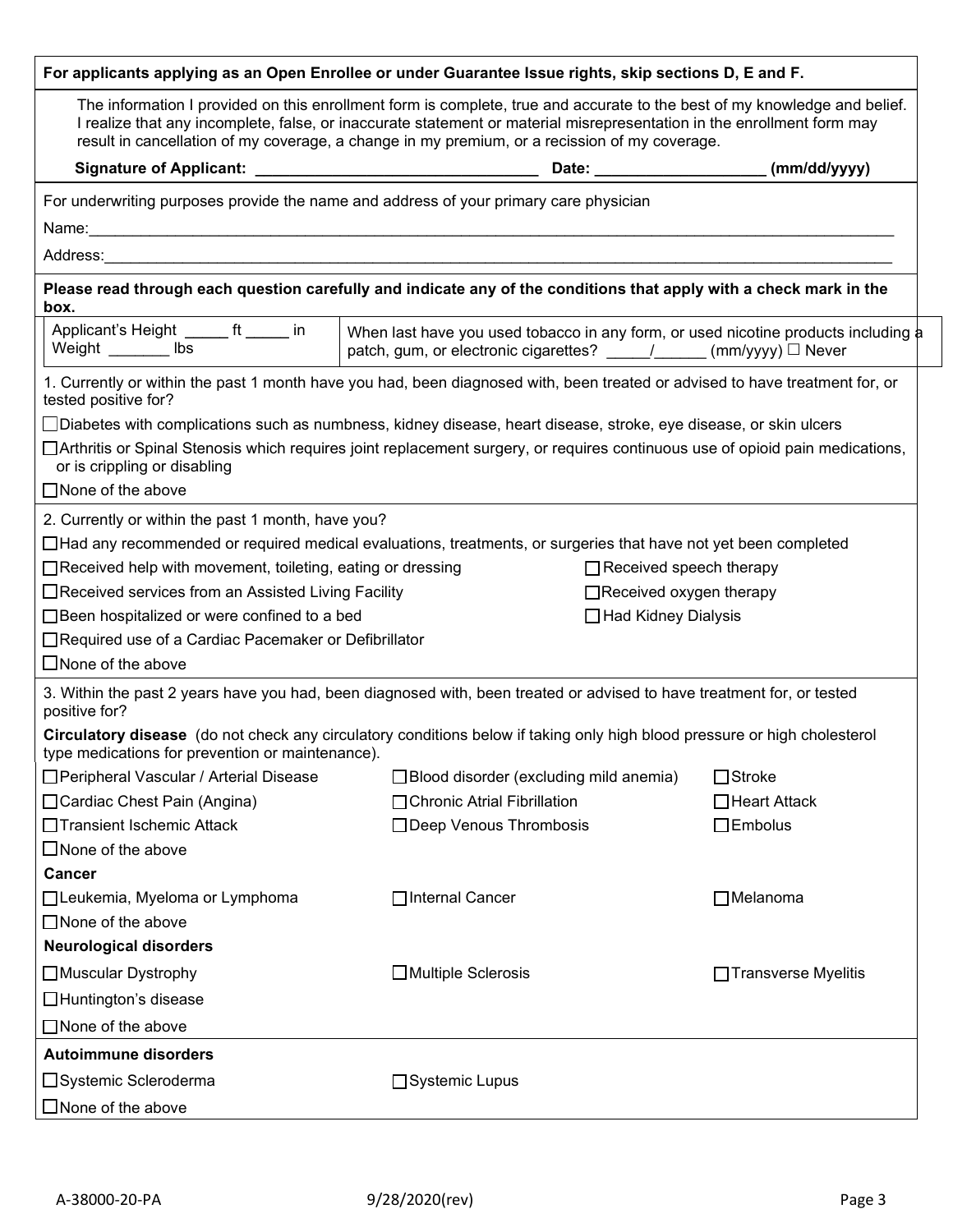| 3. Within the past 2 years have you had, been diagnosed with, been treated or advised to have treatment for, or tested<br>positive for?                                                                                    |                   |                                       |                       |                                |                           |  |
|----------------------------------------------------------------------------------------------------------------------------------------------------------------------------------------------------------------------------|-------------------|---------------------------------------|-----------------------|--------------------------------|---------------------------|--|
| Other disorders or conditions                                                                                                                                                                                              |                   |                                       |                       |                                |                           |  |
| $\Box$ Osteoporosis with bone fractures                                                                                                                                                                                    |                   | $\Box$ Drug or Alcohol abuse          |                       | $\Box$ Enzyme disorders        |                           |  |
| $\Box$ Osteoporosis by injections or infusions                                                                                                                                                                             |                   | $\Box$ Amputation due to disease      |                       | $\Box$ Adrenal gland disorders |                           |  |
| $\Box$ Pituitary disease or disorder                                                                                                                                                                                       |                   |                                       |                       |                                |                           |  |
| $\Box$ None of the above                                                                                                                                                                                                   |                   |                                       |                       |                                |                           |  |
| 4. Within the past 2 years have you been hospitalized or required treatment in an Emergency Room for any of the following?                                                                                                 |                   |                                       |                       |                                |                           |  |
| □ Blood Pressure Crisis                                                                                                                                                                                                    |                   | $\square$ Asthma                      |                       | □ Epilepsy (Seizures)          |                           |  |
| $\Box$ Depression                                                                                                                                                                                                          |                   | $\Box$ Ulcerative Colitis             |                       | □ Crohn's Disease              |                           |  |
| $\Box$ 2 or more times for the same condition                                                                                                                                                                              |                   |                                       |                       |                                |                           |  |
| $\Box$ None of the above                                                                                                                                                                                                   |                   |                                       |                       |                                |                           |  |
| 5. Within the past 10 years have you had, been diagnosed with, been treated or advised to have treatment for, or tested<br>positive for:                                                                                   |                   |                                       |                       |                                |                           |  |
| □ Chronic Obstructive Pulmonary Disease                                                                                                                                                                                    |                   | $\Box$ Emphysema                      |                       | Chronic Bronchitis             |                           |  |
| $\Box$ Renal Failure                                                                                                                                                                                                       |                   | □ Alzheimer's Disease                 |                       | $\Box$ Dementia                |                           |  |
| □ Cognitive disorder                                                                                                                                                                                                       |                   | □ ALS (Amyotrophic Lateral Sclerosis) |                       | □ Parkinson's Disease          |                           |  |
| □ Schizophrenia                                                                                                                                                                                                            |                   | $\Box$ AIDS, ARC or HIV infection     |                       | $\Box$ Bipolar Disorder        |                           |  |
| $\Box$ Hepatitis B                                                                                                                                                                                                         |                   | $\Box$ Cirrhosis                      |                       | $\Box$ Myasthenia Gravis       |                           |  |
| □ Organ Transplant                                                                                                                                                                                                         |                   | □ Congestive Heart Failure            | $\Box$ Cardiomyopathy |                                |                           |  |
| $\Box$ Enlarged Heart                                                                                                                                                                                                      |                   | □ End Stage Renal Disease             |                       |                                |                           |  |
| $\Box$ None of the above                                                                                                                                                                                                   |                   |                                       |                       |                                |                           |  |
| 6. Excluding oral medications- have you been advised that surgery, injections, infusions, brain or nerve stimulation, focused<br>ultrasound, dialysis, oxygen therapy or any other type of treatment will be required for? |                   |                                       |                       |                                |                           |  |
| $\Box$ Tremors                                                                                                                                                                                                             |                   | $\Box$ Cataracts                      |                       | $\Box$ Ulcerative Colitis      |                           |  |
| □ Crohn's disease                                                                                                                                                                                                          |                   | $\Box$ Macular Degeneration           |                       | $\Box$ Aneurysm                |                           |  |
| $\Box$ Weight Loss (Bariatric surgery only)                                                                                                                                                                                | $\Box$ Gallstones |                                       | □ Heart Valve Disease |                                |                           |  |
| □ Organ, Tissue, or Bone Marrow Transplant                                                                                                                                                                                 |                   |                                       |                       |                                | □ Coronary Artery Disease |  |
| $\Box$ Hepatitis C (including treatment by oral medications)                                                                                                                                                               |                   |                                       | □ Kidney Disease      |                                |                           |  |
| □ Pulmonary disease (OSA on CPAP without oxygen is acceptable)                                                                                                                                                             |                   |                                       |                       | □ Osteoporosis                 |                           |  |
| $\Box$ None of the above                                                                                                                                                                                                   |                   |                                       |                       |                                |                           |  |
| List prescriptions you've taken in the last 12 months and reason for taking them.                                                                                                                                          |                   |                                       |                       |                                |                           |  |
| Medication                                                                                                                                                                                                                 | Reason taken      |                                       | Dose                  | Frequency                      | Still taking?             |  |
|                                                                                                                                                                                                                            |                   |                                       |                       |                                | $\Box$ Yes $\Box$ No      |  |
|                                                                                                                                                                                                                            |                   |                                       |                       |                                | $\Box$ Yes $\Box$ No      |  |
|                                                                                                                                                                                                                            |                   |                                       |                       |                                | $\Box$ Yes $\Box$ No      |  |
|                                                                                                                                                                                                                            |                   |                                       |                       |                                | $\Box$ Yes $\Box$ No      |  |
|                                                                                                                                                                                                                            |                   |                                       |                       |                                | $\Box$ Yes $\Box$ No      |  |
|                                                                                                                                                                                                                            |                   |                                       |                       |                                | $\Box$ Yes $\Box$ No      |  |
|                                                                                                                                                                                                                            |                   |                                       |                       |                                | $\Box$ Yes $\Box$ No      |  |
|                                                                                                                                                                                                                            |                   |                                       |                       |                                | $\Box$ Yes $\Box$ No      |  |
|                                                                                                                                                                                                                            |                   |                                       |                       |                                | $\Box$ Yes $\Box$ No      |  |
|                                                                                                                                                                                                                            |                   |                                       |                       |                                | $\Box$ Yes $\Box$ No      |  |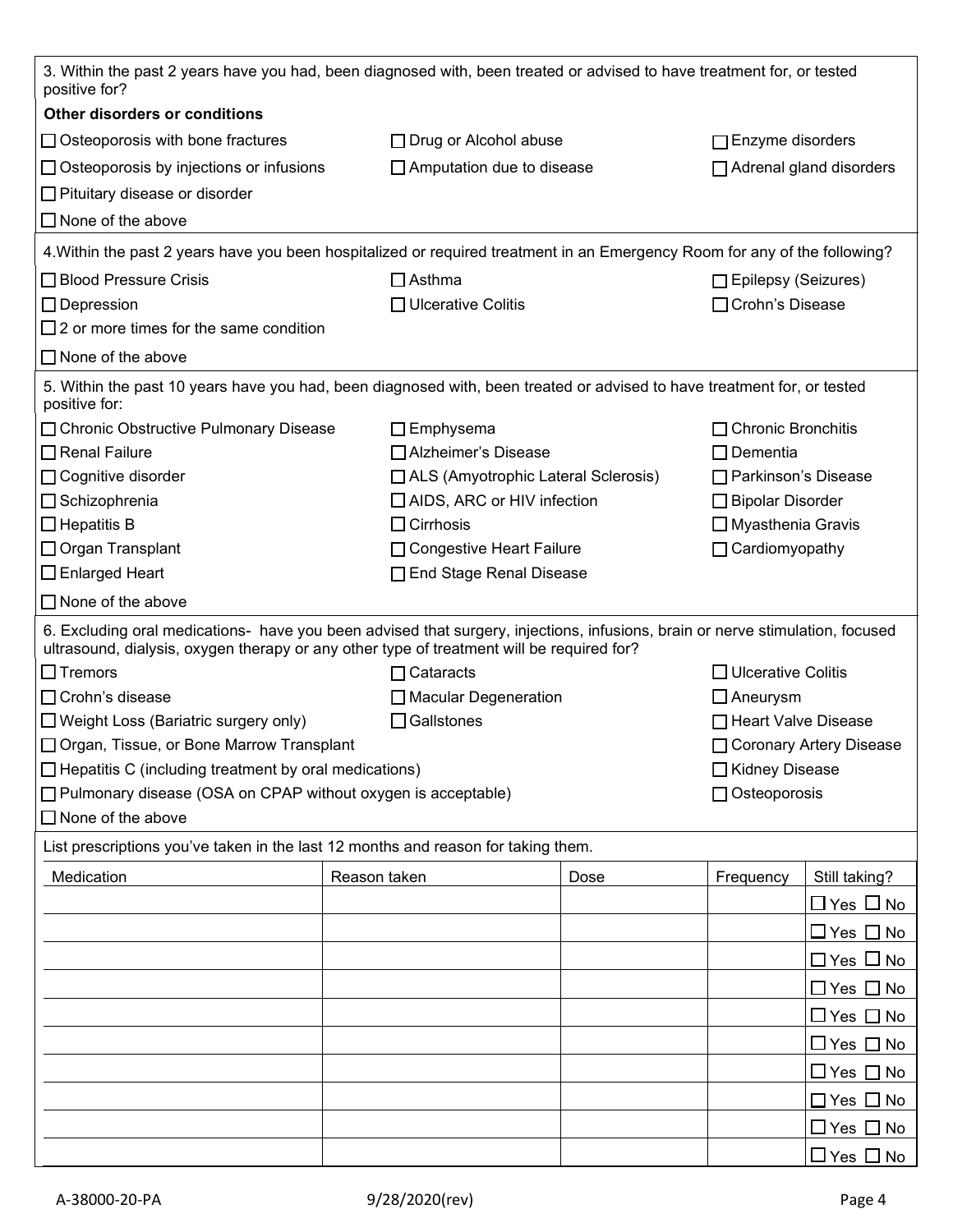Comments on medical conditions or medications-

## **Section F. Disclosure, Acknowledgements, and Agreement**

#### **Disclosure:**

- 1. You do not need more than one Medicare Supplement policy.
- 2. If you purchase this policy, you may want to evaluate your existing health coverage and decide if you need multiple coverages.

 $\_$  ,  $\_$  ,  $\_$  ,  $\_$  ,  $\_$  ,  $\_$  ,  $\_$  ,  $\_$  ,  $\_$  ,  $\_$  ,  $\_$  ,  $\_$  ,  $\_$  ,  $\_$  ,  $\_$  ,  $\_$  ,  $\_$  ,  $\_$  ,  $\_$  ,  $\_$  ,  $\_$  ,  $\_$  ,  $\_$  ,  $\_$  ,  $\_$  ,  $\_$  ,  $\_$  ,  $\_$  ,  $\_$  ,  $\_$  ,  $\_$  ,  $\_$  ,  $\_$  ,  $\_$  ,  $\_$  ,  $\_$  ,  $\_$  ,

 $\_$  ,  $\_$  ,  $\_$  ,  $\_$  ,  $\_$  ,  $\_$  ,  $\_$  ,  $\_$  ,  $\_$  ,  $\_$  ,  $\_$  ,  $\_$  ,  $\_$  ,  $\_$  ,  $\_$  ,  $\_$  ,  $\_$  ,  $\_$  ,  $\_$  ,  $\_$  ,  $\_$  ,  $\_$  ,  $\_$  ,  $\_$  ,  $\_$  ,  $\_$  ,  $\_$  ,  $\_$  ,  $\_$  ,  $\_$  ,  $\_$  ,  $\_$  ,  $\_$  ,  $\_$  ,  $\_$  ,  $\_$  ,  $\_$  ,

 $\bot$  , and the set of the set of the set of the set of the set of the set of the set of the set of the set of the set of the set of the set of the set of the set of the set of the set of the set of the set of the set of t

 $\bot$  , and the set of the set of the set of the set of the set of the set of the set of the set of the set of the set of the set of the set of the set of the set of the set of the set of the set of the set of the set of t

- 3. You may be eligible for benefits under Medicaid and may not need a Medicare Supplement policy.
- 4. If, after purchasing this policy, you become eligible for Medicaid, the benefits and premiums under your Medicare Supplement policy can be suspended, if requested, during your entitlement to benefits under Medicaid for 24 months. You must request this suspension within 90 days of becoming eligible for Medicaid. If you are no longer entitled to Medicaid, your suspended Medicare Supplement policy (or, if that is no longer available, a substantially equivalent policy) will be reinstituted if requested within 90 days of losing Medicaid eligibility. If the Medicare Supplement policy provided coverage for outpatient prescription drugs and you enrolled in Medicare Part D while your policy was suspended, the reinstituted policy will not have outpatient prescription drug coverage but will otherwise be substantially equivalent to your coverage before the date of the suspension.
- 5. If you are eligible for, and have enrolled in a Medicare Supplement policy by reason of disability and you later become covered by an employer or union-based group health plan, the benefits and premiums under your Medicare Supplement policy can be suspended, if requested, while you are covered under the employer or union-based group health plan. If you suspend your Medicare Supplement policy under these circumstances, and later lose your employer or union-based group health plan, your suspended Medicare Supplement policy (or, if that is no longer available, a substantially equivalent policy) will be reinstituted if requested within 90 days of losing your employer or union-based group health plan. If the Medicare Supplement policy provided coverage for outpatient prescription drugs and you enrolled in Medicare Part D while your policy was suspended, the reinstituted policy will not have outpatient prescription drug coverage, but will otherwise be substantially equivalent to your coverage before the date of the suspension.
- 6. Counseling services may be available in your state to provide advice concerning your purchase of Medicare Supplement insurance and concerning medical assistance through the state Medicaid program, including benefits as a Qualified Medicare Beneficiary (QMB) and a Specified Low-Income Medicare Beneficiary (SLMB).

### **Acknowledgments and Agreement:**

I wish to apply for Medicare Supplement insurance coverage. I acknowledge that I have received or been given access to review: (a) an Outline of Coverage for the policy applied for, and (b) a "Guide to Health Insurance for People with Medicare."

I HAVE READ AND FULLY UNDERSTAND the questions and my answers on this application. To the best of my knowledge and belief they are true and complete. I understand the Company may conduct a telephone interview with me regarding the answers. I understand and agree the policy applied for will not take effect until issued by the Company, and that the agent is not authorized to extend, waive or change any terms, conditions or provisions of the coverage.

**Caution:** If your answers on this application are incorrect or untrue, the Company has the right to deny benefits or rescind your coverage.

**Any person who knowingly and with intent to defraud any insurance company or other person files an application for insurance or statement of claim containing any materially false information or conceals for the purpose of misleading, information concerning any fact material thereto commits a fraudulent insurance act, which is a crime and subjects such person to criminal and civil penalties.** 

### **Applicant's Signature: \_\_\_\_\_\_\_\_\_\_\_\_\_\_\_\_\_\_\_\_\_\_\_\_\_\_\_\_\_\_\_\_\_\_\_\_\_\_\_\_\_\_**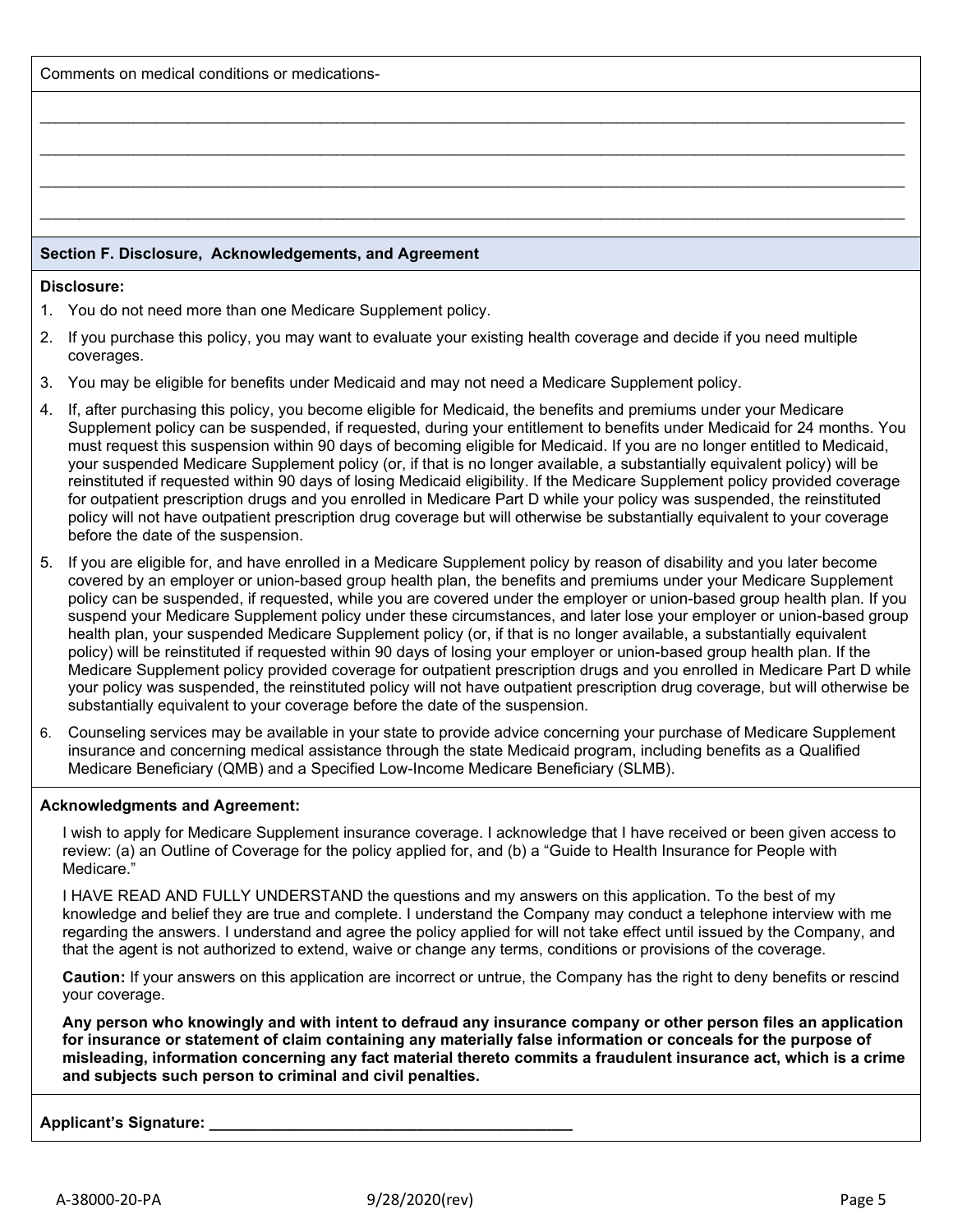|                                                                                                                                                                                                                                                                                                                                                                                                                                                                                                                        |                                                                                                     |  |                                      |                                                                                                                                                                                                    | Date: ________________________ | (mm/dd/yyyy)                    |  |  |  |
|------------------------------------------------------------------------------------------------------------------------------------------------------------------------------------------------------------------------------------------------------------------------------------------------------------------------------------------------------------------------------------------------------------------------------------------------------------------------------------------------------------------------|-----------------------------------------------------------------------------------------------------|--|--------------------------------------|----------------------------------------------------------------------------------------------------------------------------------------------------------------------------------------------------|--------------------------------|---------------------------------|--|--|--|
|                                                                                                                                                                                                                                                                                                                                                                                                                                                                                                                        | <b>Section G. Agent Statement</b>                                                                   |  |                                      |                                                                                                                                                                                                    |                                |                                 |  |  |  |
|                                                                                                                                                                                                                                                                                                                                                                                                                                                                                                                        | Type of Sale: □ Telephone □ In Person □ Internet □ Mail □ Other ___________________________________ |  |                                      |                                                                                                                                                                                                    |                                |                                 |  |  |  |
|                                                                                                                                                                                                                                                                                                                                                                                                                                                                                                                        |                                                                                                     |  |                                      |                                                                                                                                                                                                    |                                |                                 |  |  |  |
| <b>Yes</b>                                                                                                                                                                                                                                                                                                                                                                                                                                                                                                             | <b>No</b>                                                                                           |  |                                      |                                                                                                                                                                                                    |                                |                                 |  |  |  |
| П                                                                                                                                                                                                                                                                                                                                                                                                                                                                                                                      | П                                                                                                   |  |                                      | Did anyone assist the proposed insured in completing the application or answering the application questions?                                                                                       |                                |                                 |  |  |  |
|                                                                                                                                                                                                                                                                                                                                                                                                                                                                                                                        |                                                                                                     |  |                                      |                                                                                                                                                                                                    |                                |                                 |  |  |  |
|                                                                                                                                                                                                                                                                                                                                                                                                                                                                                                                        |                                                                                                     |  |                                      |                                                                                                                                                                                                    |                                |                                 |  |  |  |
| $\Box$                                                                                                                                                                                                                                                                                                                                                                                                                                                                                                                 | 1. Did you review the Application for correctness and any omissions?<br>ш                           |  |                                      |                                                                                                                                                                                                    |                                |                                 |  |  |  |
| $\Box$                                                                                                                                                                                                                                                                                                                                                                                                                                                                                                                 | 2. Did the Applicant review the Application for correctness and any omissions?<br>$\Box$            |  |                                      |                                                                                                                                                                                                    |                                |                                 |  |  |  |
| П                                                                                                                                                                                                                                                                                                                                                                                                                                                                                                                      | $\Box$                                                                                              |  | 3. Are you related to the Applicant? |                                                                                                                                                                                                    |                                |                                 |  |  |  |
|                                                                                                                                                                                                                                                                                                                                                                                                                                                                                                                        |                                                                                                     |  |                                      |                                                                                                                                                                                                    |                                |                                 |  |  |  |
|                                                                                                                                                                                                                                                                                                                                                                                                                                                                                                                        |                                                                                                     |  |                                      | Listed below are all other health insurance policies I have (a) sold to the Applicant which are still<br>In force; and (b) sold to the Applicant in the last 5 years which are no longer in force. |                                |                                 |  |  |  |
|                                                                                                                                                                                                                                                                                                                                                                                                                                                                                                                        |                                                                                                     |  | Company                              | Type of Policy Type of Policy                                                                                                                                                                      | <b>Effective Date</b>          | In Force                        |  |  |  |
|                                                                                                                                                                                                                                                                                                                                                                                                                                                                                                                        |                                                                                                     |  |                                      |                                                                                                                                                                                                    |                                | $\Box$ Yes $\Box$ No            |  |  |  |
|                                                                                                                                                                                                                                                                                                                                                                                                                                                                                                                        |                                                                                                     |  |                                      |                                                                                                                                                                                                    |                                | Yes □No<br>Yes $\Gamma$<br>l No |  |  |  |
|                                                                                                                                                                                                                                                                                                                                                                                                                                                                                                                        |                                                                                                     |  |                                      |                                                                                                                                                                                                    |                                |                                 |  |  |  |
| I certify: 1) I have accurately recorded the information supplied by the Applicant; 2) I have given the Applicant an Outline of<br>Coverage for the policy being applied for, the Guide to Health Insurance for People on Medicare, and the Notice of<br>Information Practices; and 3) I have reviewed the current health coverage of the Applicant and have completed the chart<br>above, as applicable. I find that additional coverage of the type and amount applied for is appropriate for the Applicant's needs. |                                                                                                     |  |                                      |                                                                                                                                                                                                    |                                |                                 |  |  |  |
|                                                                                                                                                                                                                                                                                                                                                                                                                                                                                                                        | Date: (mm/dd/yyyy)<br>Agent Signature: Agent Signature:                                             |  |                                      |                                                                                                                                                                                                    |                                |                                 |  |  |  |